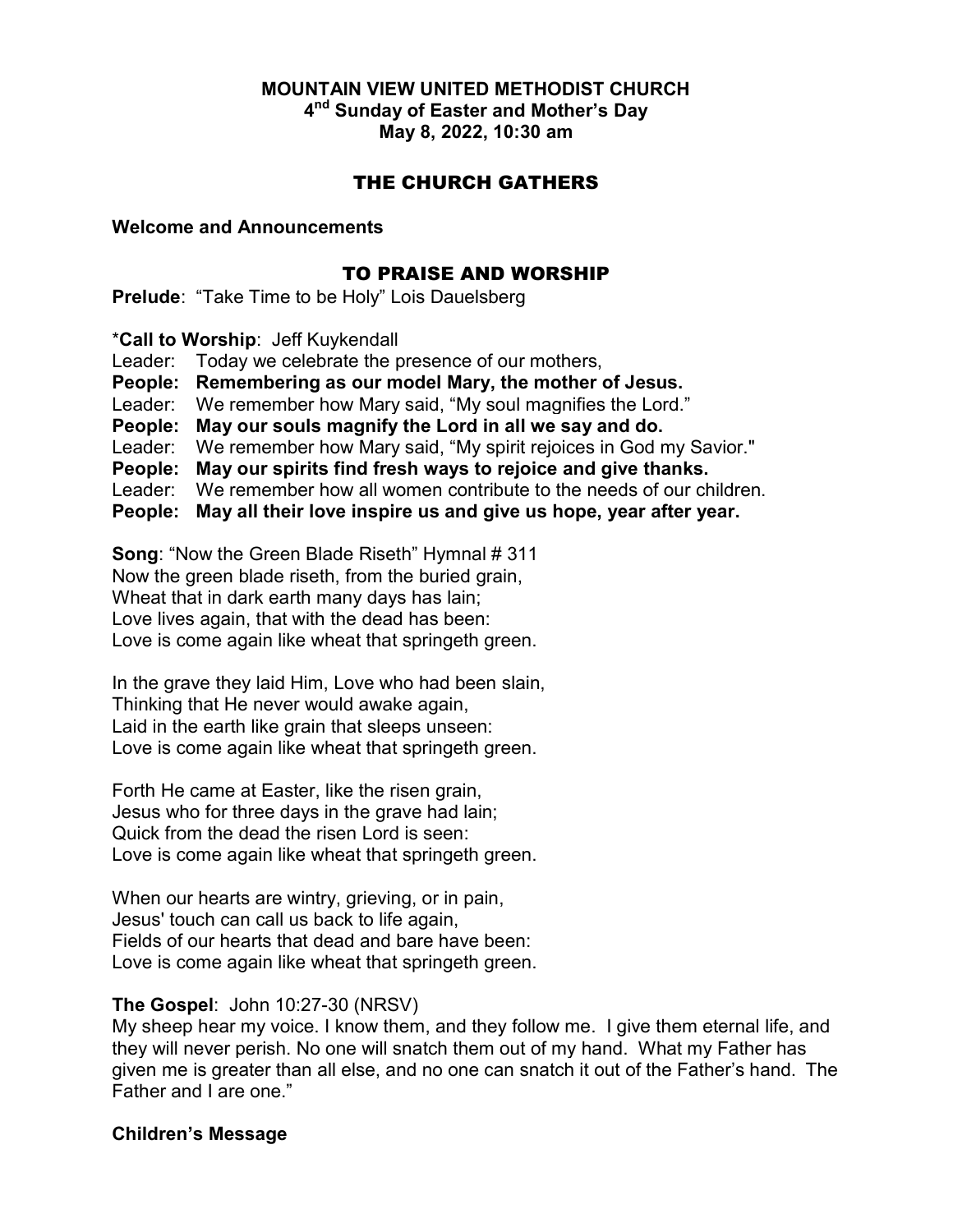## TO PRAY AND OFFER OURSELVES

### Prayers of the People

Song of Preparation: "Come and Fill Our Hearts with Your Peace" The Faith We Sing # 2157 Come and fill our hearts with your peace. You alone, O Lord, are holy. Come and fill our hearts with your peace, Alleluia!

Come and fill our hearts with your peace. You alone, O Lord, are holy. Come and fill our hearts with your peace, Alleluia!

### Pastoral Prayer

### Lord's Prayer

Our Father who art in heaven, hallowed be thy name. Thy kingdom come; thy will be done on earth as in heaven. Give us this day our daily bread. And forgive us our trespasses as we forgive those who trespass against us. And lead us not into temptation but deliver us from evil. For thine is the kingdom, and the power, and the glory, forever. Amen.

Prayer of Dedication for the Offering

Passing of the Offering Baskets

Offertory Music: "Jesus Led Me All the Way" Lois Dauelsberg

\*Congregational Response: "Praise God, from Whom All Blessings Flow" Hymnal # 94 Praise God, from whom all blessings flow; Praise God, all creatures here below: Alleluia! Alleluia!

Praise God, the source of all our gifts! Praise Jesus Christ, whose power up-lifts! Praise the Spirit, Holy Spirit! Alleluia! Alleluia! Alleluia!

# TO PROCLAIM OUR FAITH

Special Music: "In This Very Room" Chuck Bostian, Diane Browning, Rob Browning, Jo Lied, Sharon Pletcher

## The Early Church: Acts 9:36-43 (NRSV)

Now in Joppa there was a disciple whose name was Tabitha, which in Greek is Dorcas. She was devoted to good works and acts of charity. At that time she became ill and died. When they had washed her, they laid her in a room upstairs. Since Lydda was near Joppa, the disciples, who heard that Peter was there, sent two men to him with the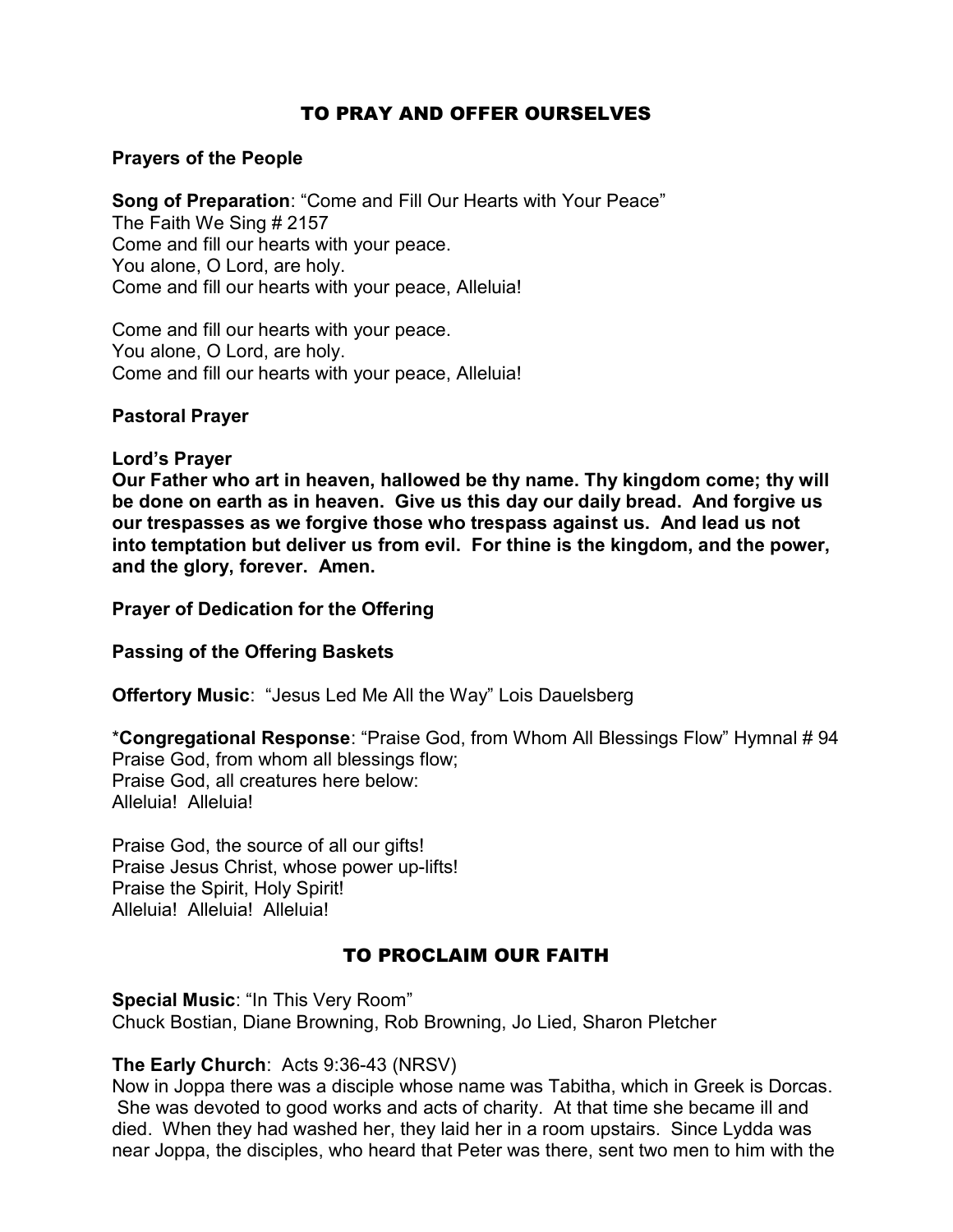request, "Please come to us without delay." So Peter got up and went with them; and when he arrived, they took him to the room upstairs. All the widows stood beside him, weeping and showing tunics and other clothing that Dorcas had made while she was with them. Peter put all of them outside, and then he knelt down and prayed. He turned to the body and said, "Tabitha, get up." Then she opened her eyes, and seeing Peter, she sat up. He gave her his hand and helped her up. Then calling the saints and widows, he showed her to be alive. This became known throughout Joppa, and many believed in the Lord. Meanwhile he stayed in Joppa for some time with a certain Simon, a tanner.

Sermon: "Journey to Wholeness: A Beloved Woman Who Received a Blessing"

# AND GO OUT TO SERVE

\*Song: "Faith of Our Mothers" (tune is Hymnal # 710) Faith of our mothers, living still, In cradle song and bedtime prayer; In nursery lore and fireside love, Thy presence still pervades the air: Faith of our mothers, living faith! We will be true to thee to death.

Faith of our mothers, loving faith, Fount of our childhood's trust and grace, Oh, may thy consecration prove Source of a finer, nobler race: Faith of our mothers, living faith, We will be true to thee till death.

Faith of our mothers, guiding faith, For youthful longing, youthful doubt, How blurred our vision, blind our way, Thy providential care without: Faith of our mothers, guiding faith, We will be true to thee till death.

Faith of our mothers, Christian faith, Is truth beyond our stumbling creeds, Still serve the home and save the Church, And breathe thy spirit through our deeds: Faith of our mothers, Christian faith! We will be true to thee till death.

## \*Benediction

\*Postlude: He's Got the Whole World in His Hands "Lois Dauelsberg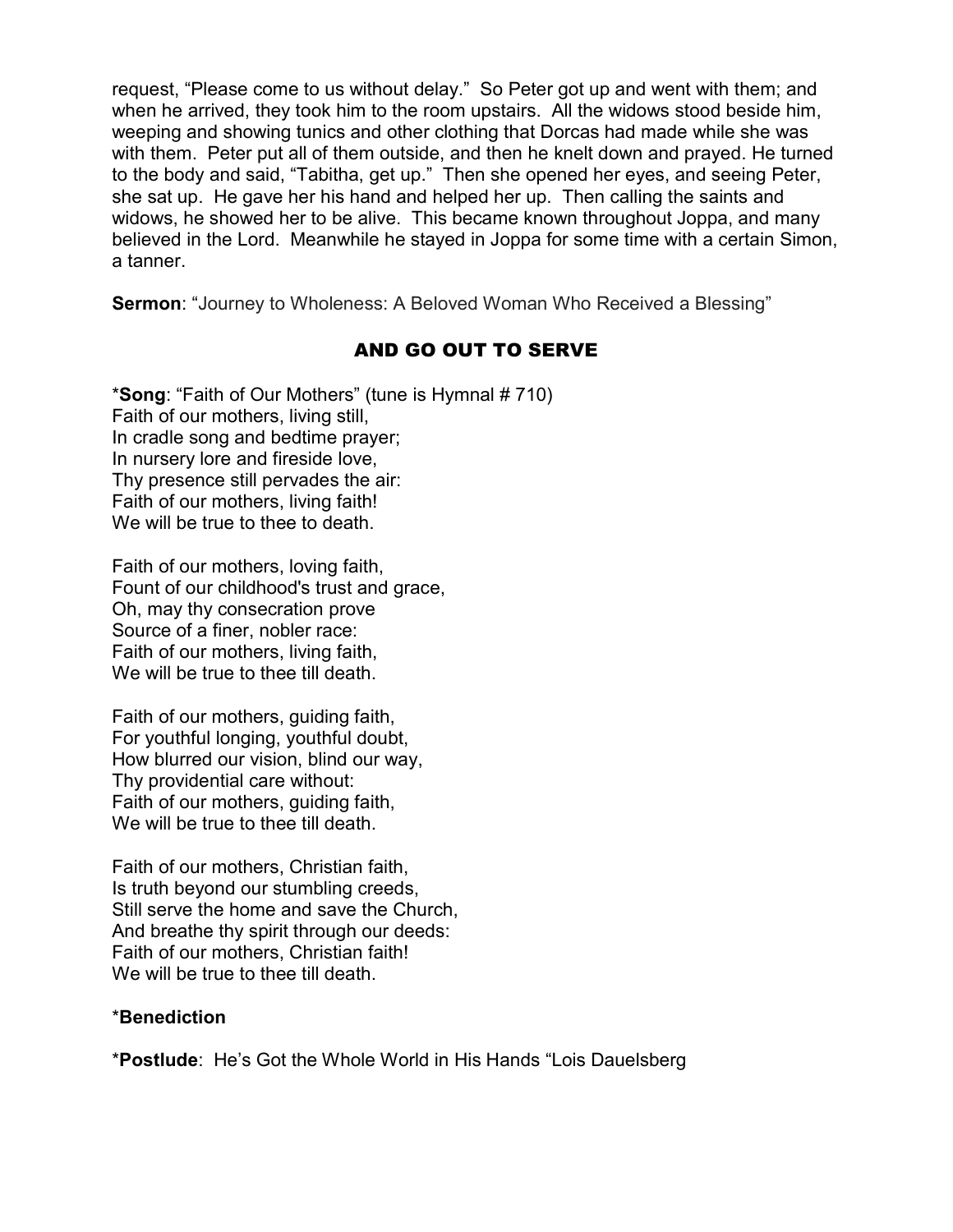#### PRAYER CONCERNS

Health Concerns: Those dealing with ongoing health issues including cancer and memory loss, and those recovering from and awaiting surgery. Prayers for Vickie Huffor, Jeff Udelhoven, Hildred Davis, Barb Smith, Janis Kuykendall, Nancy Spradling, Lois Dauelsberg, Larry Dauelsberg, Jack Elwell, Eleanor Sharp, Joann & Gordon Leaf. (Please advise the church office of updates)

**Other Prayer Concerns:** Lori Jones and family at the passing of her father Eugene Peterson, Linda Arthur at the passing of Ralph, Jo Lied's great grandson, Jeremiah. Those dealing with the fire in Boulder County, losses and changes, traveling, a healing for our nation, those dealing with war. Please give a special prayer to those dealing with the loss of a loved one.

### UPCOMING EVENTS

May's Communion Offering is "Senior Center"

Sunday, May 8 Flowers provided by Jo Lied to honor her and Bob's 63rd Anniversary AND her granddaughter's 18th Birthday AND Mother's Day Mother's Day 8:45 am Contemporary Christian Roundtable 9:00 am Living Bible 10:30 am Children's Sunday School 10:30 am Church Services 11:30 am Exploring Membership Group Monday, May 9 Blood Drive at Catholic Church 4:00 pm Worship Team Meeting 6:00 pm Journey to Wholeness Tuesday, May 10 Wednesday, May 11 Bulletin Information Due No Bell Choir Rehearsal No Choir Rehearsal Thursday, May 12 10:00 am Women's Enrichment Ministry Group Friday, May 13 7:30 am Mountain View Men at Grandma's Kitchen Saturday, May 14 Sunday, May 15 Newsletter Information Due 8:45 am Contemporary Christian Roundtable 9:00 am Living Bible

- 10:30 am Children's Sunday School
- 10:30 am Church Services
- 11:30 am Exploring Membership Group
- 11:30 am Safety Tip Sunday
- 11:30 am Trustees Meeting

#### Announcements

Next Community Dinner is May 18. The menu is Sloppy Joes, baked beans, potato salad, banana split dessert . This is the last dinner until Fall.

SAFETY TIP SUNDAY—May 15—Fire Evacuation and Preparation. Immediately following worship.

An Exploring Membership Group is meeting until May 22 from 11:45 am to 1:00 pm. Contact the church office at 719-687-3868 to sign up. Contact Pastor Steve to learn more.